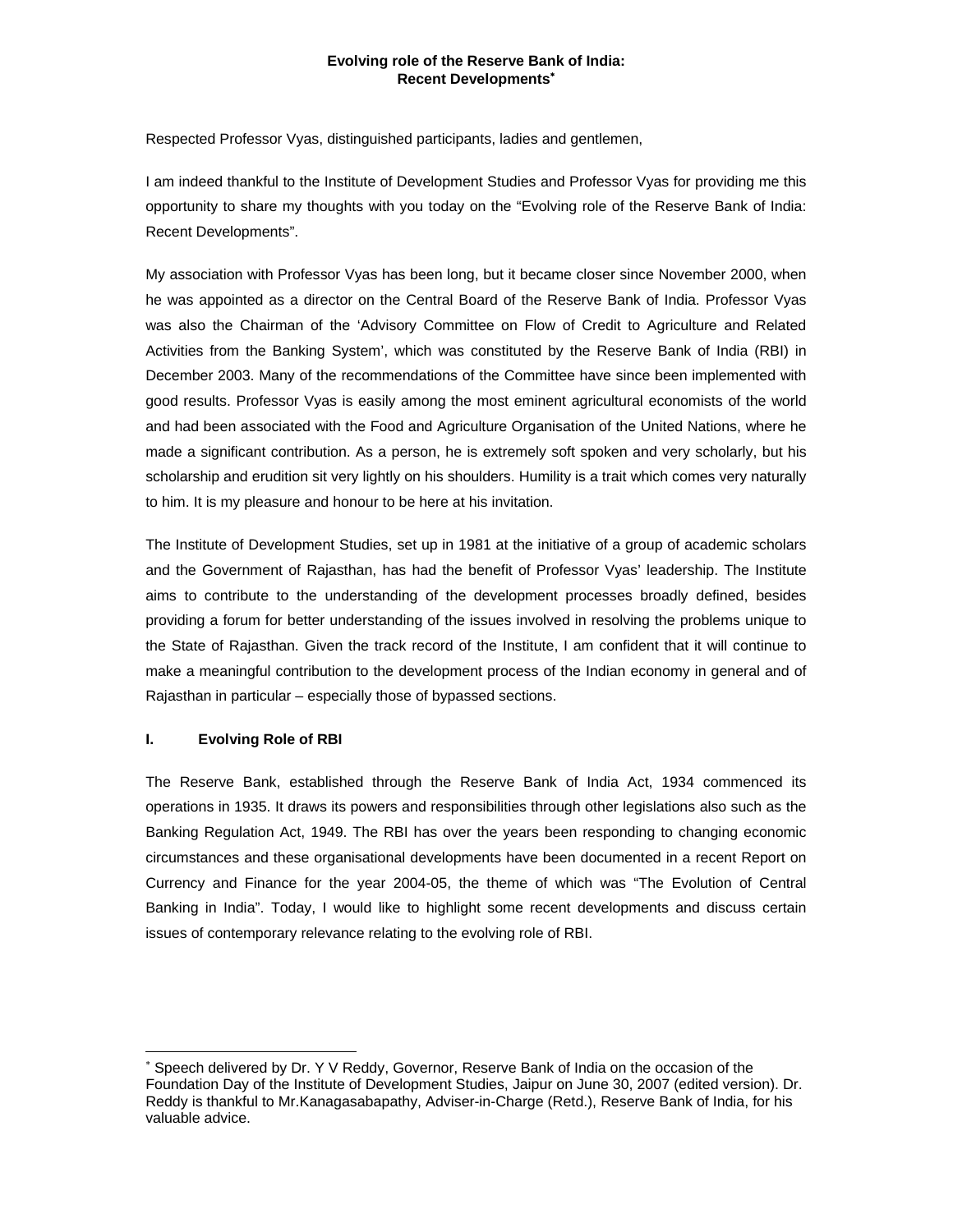First, compared with several countries which introduced rapid reforms in central banking law and governance in the last about two decades, the Indian experience reflects an evolution or adaptation of central banking to new economic realities. These changes were brought about both through some legislative measures and changes in operating procedures.

Second, this evolution has *inter alia* contributed to imparting some autonomy to the central bank, *de facto*, particularly in the areas of monetary management and financial regulation.

Third, in sharp contrast to the situation before 1991, since then, apart from a transparent communications policy and a broad based consultative approach to policy making, Governors' speeches and appearances on the electronic media and the press have been substantial, having significant influence on markets and opinions. In the process, the RBI has gained reputational bonus and public credibility.

Fourth, thanks to related developments in the last 15 years, financial and external sectors in India have also become relatively more efficient and resilient.

Fifth, while the effectiveness of monetary policy has improved significantly to meet the evolving demands, some constraints are persisting, which impact the choice and effectiveness of our policy framework.

In reviewing the evolving role of RBI, it is necessary to distinguish between an exclusive monetary authority and a generic central bank, which performs not only monetary functions, but also other functions, in particular, banking supervision. A recent survey by the Bank for International Settlements (BIS) has shown that over sixty per cent of central banks across developed and developing countries have banking supervisor's role exercised by a central bank. India has adopted a middle path. Banking Supervision continues to be with RBI, but it has been accorded a distinct semi-independent status. A Board for Financial Supervision (BFS), a Committee of the Central Board of RBI, was set up in 1994 and meets at least once a month to guide and oversee the RBI's supervisory functions. The BFS includes four independent members drawn from the Central Board of Directors of RBI with relevant professional background and experience.

While it is true that globally the general tendency recently has been to stress the independence or autonomy of central banks in general and monetary management in particular, this has been brought about by different countries in a variety of means: constitutional changes, legal amendments, treaty, obligations, policy reorientation or by changes in practices, procedures and overall environment of public policy. Evolution, thus, does not exclude legislative changes to meet the challenges of globalisation and new economic realities, though in India most changes have thus far been effected within the basic structure of the original legislation in terms of mandate, governance procedures and instruments. A notable legislative measure in the recent past (The Reserve Bank of India Amendment Act, 2006) nevertheless relates to greater flexibility to RBI in regard to cash reserve requirements, deployment of forex reserves, and clarity in regulation over money, forex and government securities markets.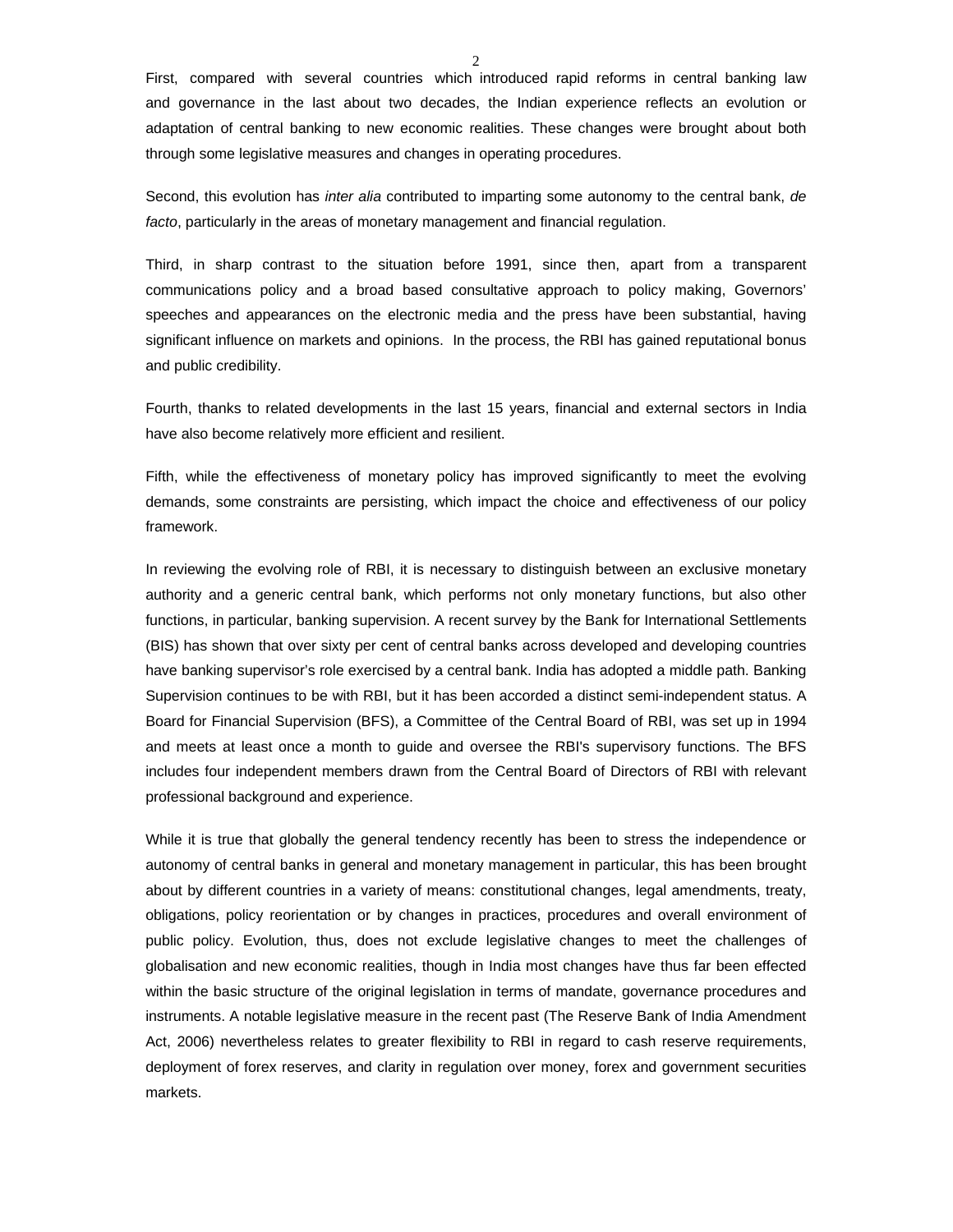The independence of a central bank sometimes is rigidly associated with a single objective, such as price stability. But, in practice, there are many instances of dual or multiple objectives with equal or different weights and there are many cases of hierarchy of objectives for a central bank. In the overall context of its policy and operations, the RBI in practice is subject to the current legal framework and operates as a monetary authority with multiple objectives and multiple functions assigned to it. Within such a mandate, efforts are made to (a) articulate the hierarchy of objectives in a given context; (b) impart transparency through enhanced communication, emphasise participative nature of decision making in its activities, including monetary management, through advisory committees; and (c) move towards greater autonomy in operations relating to monetary policy while ensuring harmony in macro policies in coordination with the government.

#### **II. RBI Autonomy:** *De jure* **versus** *De facto*

The RBI was established under the Reserve Bank of India Act, 1934 on April 1, 1935 as a private shareholders' bank, but since its nationalisation in 1949, is fully owned by the Government of India. The RBI is placed under the Entry 38 of List 1 of Schedule VII of the Constitution of India, which is the Union List.

The Preamble to the RBI Act describes the basic objective as "*to regulate the issue of Bank notes and keeping of reserves with a view to securing monetary stability in India and generally, to operate the currency and credit system of the country to its advantage*". Thus, there is no explicit mandate for price-stability or formal inflation targeting. The twin objectives of monetary policy in India have evolved over the years as those of maintaining price stability and ensuring adequate flow of credit to facilitate the growth process. The relative emphasis between the twin objectives is modulated as per the prevailing circumstances and is articulated in the policy statements. Consideration of macroeconomic and financial stability is also subsumed in the articulation of policy.

The RBI is also entrusted with the management of foreign exchange reserves, which are reflected in its balance sheet. While RBI is essentially a monetary authority, its founding statute mandates it to be the manager of public debt of the Government of India and banker to the Government. In terms of Section 20 of the RBI Act 1934, RBI has the obligation to undertake the receipts and payments of the Central Government and to carry out the exchange, remittance and other banking operations, including the management of the public debt of the Union. In the recent past, a functional separation of monetary and debt management was debated and the Union Budget for 2007-08 has announced a proposal to setting up of an autonomous Debt Management Office to keep the debt management distinct from monetary management. Further, as per Section 21 of the said Act, RBI has the right to transact Government business of the Union in India.

While, as per statute, RBI is the monetary authority of the country, the RBI has also been entrusted with the work relating to Banking and Supervision by an enactment in 1949. The RBI exercised a tight regime of exchange control particularly under the Foreign Exchange Regulation Act (FERA), 1973; but, a qualitative change was brought about in the legal framework to enable liberalization by the enactment of the Foreign Exchange Management Act (FEMA) in June 2000 replacing the earlier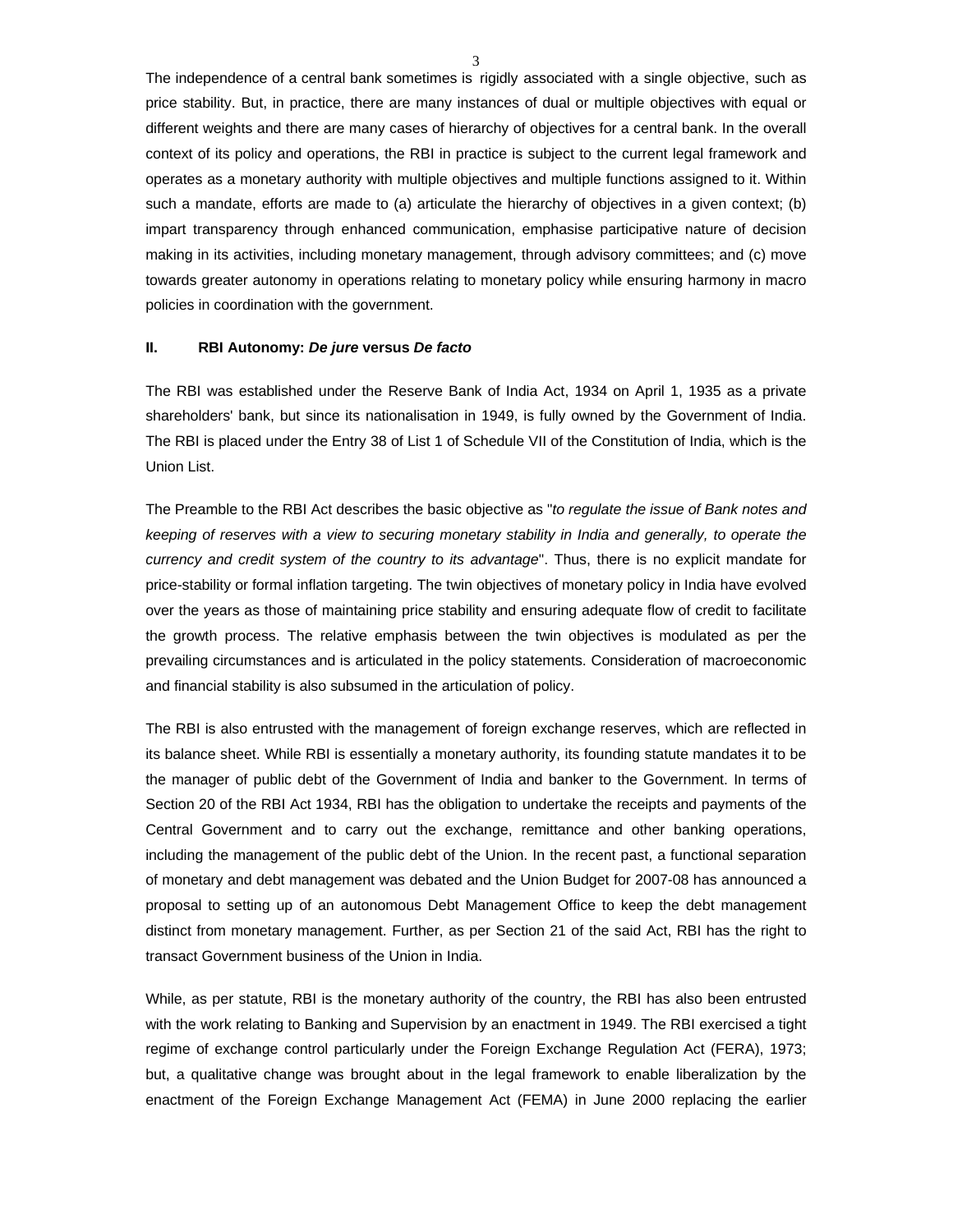4

FERA. With this, the objectives of regulation have been redefined as facilitating trade and payments as well as orderly development and functioning of foreign exchange market in India.

It is significant to note that the RBI Act, Section 19 precludes RBI from performing certain business which protects the integrity of the institution, such as trading or taking any direct interest in commercial, industrial or other undertaking, purchasing shares or giving loans against shares, and advancing money on security of immovable property, drawing or accepting bills payable otherwise than on demand. Because of the last provision, the RBI evolved the Market Stabilisation Scheme through an MoU with the Government, for undertaking stabilisation operations.

On practical considerations, central bank independence may be viewed as related broadly to three areas, viz., management including personnel matters; financial aspects; and conduct of policy. Managerial independence refers to the procedures for appointment, term of office and dismissal procedures of top central bank officials and the governing board. It also includes the extent and nature of representation of the Government in the governing body of the central bank and Government's powers to issue directions. Financial independence relates to the freedom of the central bank to decide the extent to which Government expenditure is either directly or indirectly financed *via* central bank credits. Direct or automatic access of Government to central bank credits would naturally imply that monetary policy is subordinated to fiscal policy. Finally, policy independence is related to the flexibility given to the central bank in the formulation and execution of monetary policy, under a given mandate.

While the Central Government may give such directions to the RBI after consulting the Governor as it may consider necessary in the public interest, the overall management of the Bank's affairs and business rests with the Central Board of Directors. The Governor is appointed by the Central Government and may be removed from office without specifying any reason. All Deputy Governors are also appointed by the Central Government and may be similarly removed. All Directors of the Central Board are nominated by the Central Government with one Government official as a participant in the Board deliberations. The Directors hold office during the pleasure of the Central Government which can also supersede the RBI's Central Board.

The staffing pattern is left to the RBI, but rules governing their service conditions and compensation are not out of alignment with public sector in general and banking sector in particular. There is legal protection to the Bank and also to its officers for actions taken in good faith. There have been no noticeable changes in the recent past in the relationship between the Government and RBI on managerial/personnel matters.

On financial aspects of RBI *vis-à-vis* Government, however, there have been several positive developments. Since the 1990s, as the case for according greater operational flexibility to the RBI in the conduct of monetary policy and regulation of the financial system became stronger, the practice of automatic monetisation of the Government's fiscal deficit through the issue of *ad hoc* treasury bills came under severe criticism (Rangarajan, 1993). In subsequent years, the phasing out of automatic monetisation of fiscal deficits by 1997 and the enactment of FRBM legislation in 2003 are two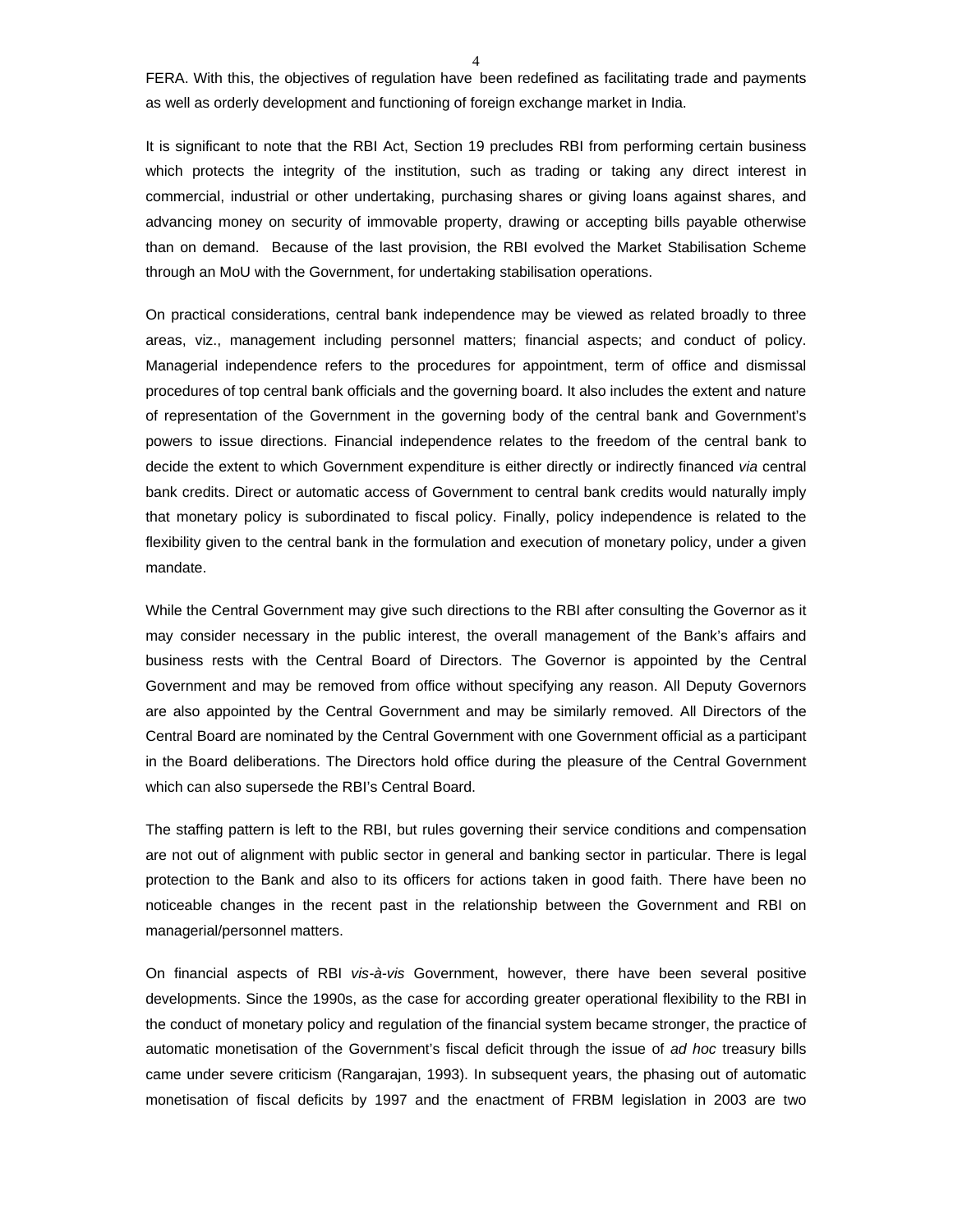5

important milestones in the direction of providing safeguards to monetary policy from the consequences of expansionary fiscal policy and ensuring a degree of *de facto* autonomy of the RBI.

It is interesting to note that the above autonomy in financial matters was obtained by the RBI through exchange of letters and agreements whereby automatic monetisation through *ad hoc* Treasury Bills was discontinued since April 1997. The Fiscal Responsibility and Budget Management (FRBM) Act, 2003, further strengthened the position by prohibiting the RBI from participating in primary issuances of all government securities.

The RBI has gradually withdrawn from the practice of providing concessional finance or refinance for specified sectors such as agriculture, industry and export, though the legal provisions continue to enable it. In the same view, as part of strengthening monetary management, only notional provisions are made out of RBI profits for Agriculture, Industrial and Housing Credit Funds. No doubt, there are persistent demands on RBI to reverse the process, but the RBI advocates direct fiscal support to development activities so as to be transparent, accountable and quantifiable rather than through monetary operations of RBI, which would tantamount to quasi-fiscal operations.

Transfer of the balance of profits, after necessary provisions, to the Central Government has been rationalised as part of the reform process in 1997. The present arrangement is governed by the objective of reaching a stipulated level of reserves in RBI's balance sheet over a period – though the timeframe to reach the level is extended by mutual consent to accommodate immediate fiscal compulsions.

In technical parlance, accountability of an institution like RBI goes together with a specific mandate and operational independence or autonomy to achieve the said mandate. In the absence of these, in practice, the RBI is accountable indirectly to Parliament through the Ministry of Finance, Government of India. At times, it is summoned by Parliamentary Committees, and even in such cases, it generally plays only a supportive role to the executive wing of the government.

In a recent IMF Working Paper published in April 2007, where the indices of central bank autonomy have been calculated for 163 central banks as of end-2003, in a group of 32 emerging markets, India has scored 0.25 for political autonomy of the central bank as against the average score of 0.56 for the group of emerging markets and scored 0.75 for economic autonomy of the central bank which is the same as the average score for that group.

Dr. Bimal Jalan at the time of laying down office as Governor in 2003 remarked: "the autonomy of a central bank is best set by convention rather than by statute, especially in emerging countries. There should be harmony between the government and the central bank with shared objectives, though the instrumentalities in achieving the objectives may be different".

Harmonious relations between Government and RBI have no doubt generally contributed to the successful policy outcomes thus far, but it would not be appropriate to conclude that there are no differences in analysis, approaches, judgements and instrumentalities. In the given legal and cultural context, while making every effort to give its views either informally or formally, but as unambiguously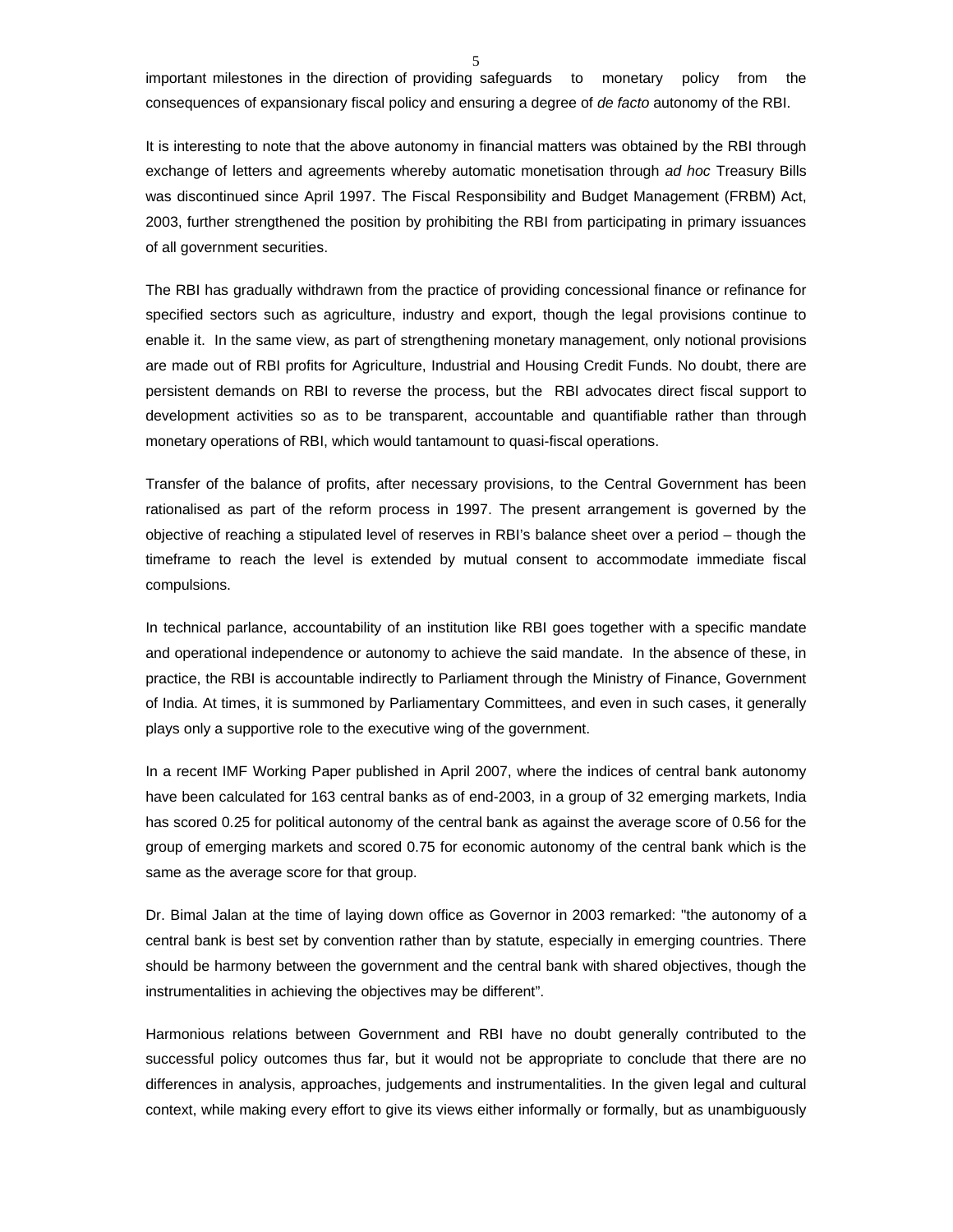as possible, the RBI generally respects the wishes and final inclination of the government. The RBI, however, has to accept the responsibility for all its decisions and actions, while being generally conscious of the impact of its articulation and actions on the credibility for central banks operations. The Government, for its part, recognises the dilemmas posed to RBI, and accord significant weight to central bank's judgements.

In sum, *de jure,* RBI has not been accorded autonomy on par with recent trends in some of the industrialised as well as emerging economies; but, *de facto,* the experience reflects a growing degree of autonomy. During the period of reform since 1991, there has been a gradual and mutually agreed progress towards greater autonomy in matters relating particularly to financial markets and, in the conduct of monetary policy.

#### **III. Monetary Policy Framework**

The preamble to the Reserve Bank of India Act, 1934 sets out in a way broadly the tone of RBI's monetary policy objectives: "to regulate the issue of Bank notes and the keeping of reserves with a view to securing monetary stability in India and generally to operate the currency and credit system of the country to its advantage". I can do no better than quote one of my distinguished predecessor and current Chairman, Economic Advisory Council to the Prime Minister, Dr. C. Rangarajan on this subject:

" In a broad sense, the objectives of monetary policy can be no different from the overall objectives of economic policy. The broad objectives of monetary policy in India have been: (a) to maintain a reasonable degree of price stability; and (b) to help accelerate the rate of economic growth. The emphasis as between the two objectives has changed from year to year, depending upon the prevailing conditions." (1997)

Thus, although, unlike the current trend in many countries, there is no explicit mandate for price stability, the twin objectives of monetary policy in India have evolved as those of maintaining price stability and ensuring adequate flow of credit to the productive sectors of the economy. Of late, considerations of macroeconomic and financial stability have assumed an added importance in view of increasing openness of the Indian economy.

In India, the broad money  $(M_3)$  emerged as the nominal anchor from the mid-1980s based on the premise of a stable relationship between money, output and prices. In the late 1990s, in view of the ongoing financial openness and increasing evidence of changes in the underlying transmission mechanism with interest rates and exchange rates gaining in importance vis-à-vis quantity variables, it was felt that monetary policy exclusively based on the demand function for money could lack precision. The RBI, therefore, formally adopted a multiple indicator approach in April 1998 whereby interest rates or rates of return in different financial markets along with data on currency, credit, trade, capital flows, fiscal position, inflation, exchange rate, etc., are juxtaposed with the output data for drawing policy perspectives. Such a shift was gradual and a logical outcome of measures taken during the reform period since the early 1990s. The switchover to a multiple indicator approach provided necessary flexibility to respond more effectively to changes in domestic and international economic environment and financial market conditions.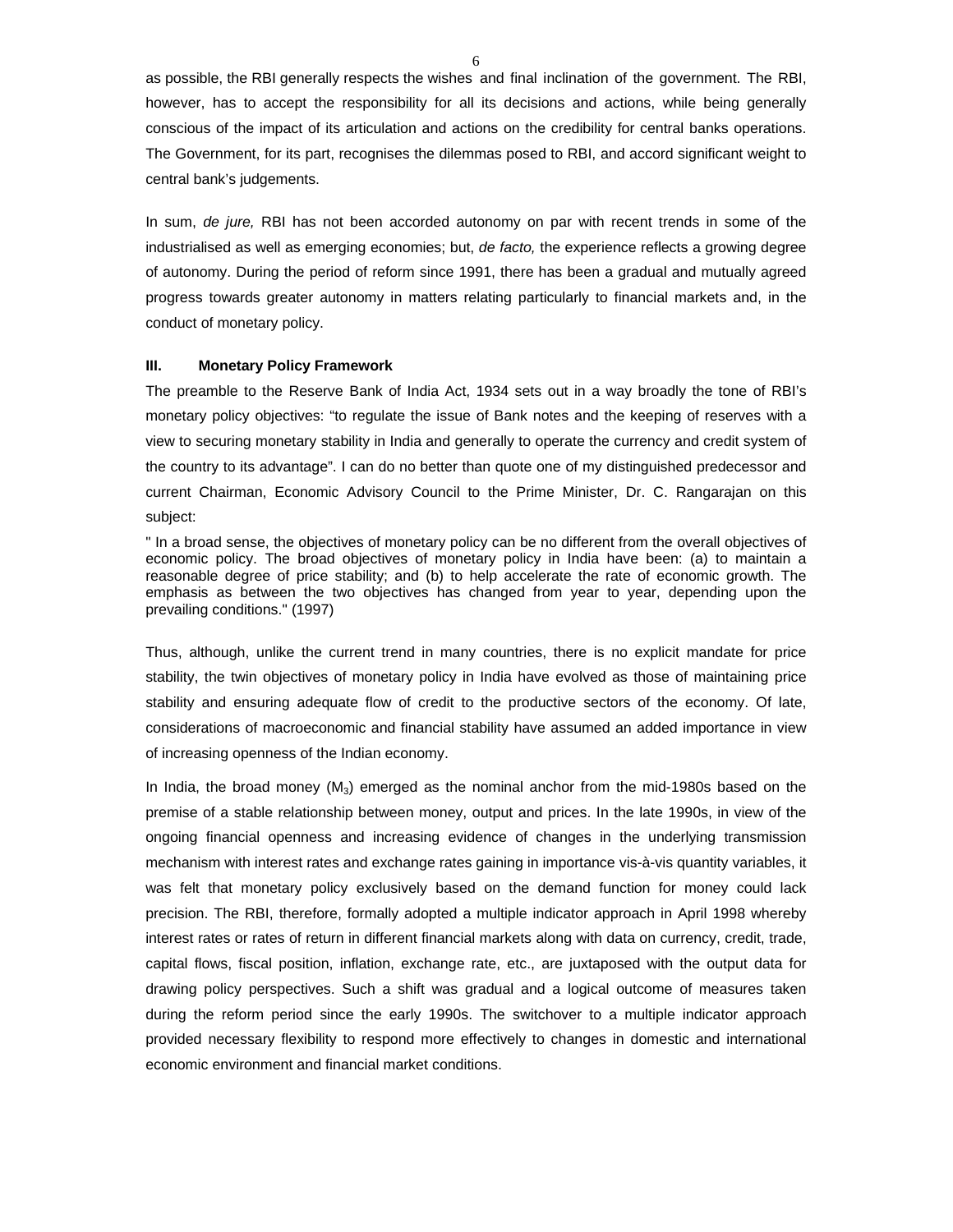In the context of monetary policy making, let me highlight some recent developments:

First, the availability of instruments to manage, in the context of large capital flows and sterilisation, has been strengthened with open market operations through Market Stabilisation Scheme (MSS), which was introduced in April 2004. Under the MSS, the RBI was allowed to issue government securities as part of liquidity sterilisation operations in the wake of large capital inflows and surplus liquidity conditions. While these issuances do not provide budgetary support, interest costs are borne by the fisc; as far as Government securities market is concerned, these securities are also traded in the secondary market, on par with the other government stock.

Second, another development in the recent period has been to fix a numeraire to inflation. The RBI's self-imposed medium-term ceiling on inflation at 5.0 per cent has had salutary effect on inflation expectations and the socially tolerable rate of inflation has come down. In recognition of India's evolving integration with the global economy and societal preferences in this regard, going forward, the resolve would be to condition policy and expectations for inflation in the range of 4.0-4.5 per cent. This would help in maintaining self accelerating growth, keeping in view the desirability of mediumterm inflation at around 3 per cent to ensure India's smooth global integration.

Third, while the preferred instruments are indirect, and varied, there is no hesitation in taking recourse to direct instruments also, if circumstances so warrant. In fact, complex situations do warrant the dynamics of different combination of direct and indirect instruments, in multiple forms, to suit the conditions affecting transmission mechanism.

Fourth, there are occasions when the medium-term goals, say reduction in cash reserve ratio for banks, conflict with short-term compulsions of monetary management requiring actions in both directions. Such operations do warrant attention to appropriate articulation to ensure policy credibility. Drawing a distinction between medium-term reform goals and flexibility in short-term management is considered something critical in the current Indian policy environment.

Fifth, while there is considerable merit in maintaining a broad distinction between monetary and prudential policies of the central bank, the RBI did not hesitate, as a complement to monetary tightening, to enhance the provisioning requirements and risk weights for select categories of banking assets, namely real estate, housing and capital market exposures. These measures were needed to specifically address the issues of rapidly escalating asset prices and the possible impact on banks' balance sheets in a bank dominated financial sector. This combination, and more important, readiness of the RBI to use all instruments, has a credible impact, without undue restraint on growth impulses.

Sixth, some of the important factors that shaped the changes in monetary policy framework and operating procedures in India during the 1990s were the delinking of budget deficit from its automatic monetisation by the RBI, deregulation of interest rates, and development of the financial markets with reduced segmentation through better linkages and development of appropriate trading, payments and settlement systems along with technological infrastructure. With the enactment of the FRBM Act in 2003, the RBI has withdrawn from participating in the primary issues of Central Government securities with effect from April 2006. The recent legislative amendments enable a flexible use of the CRR for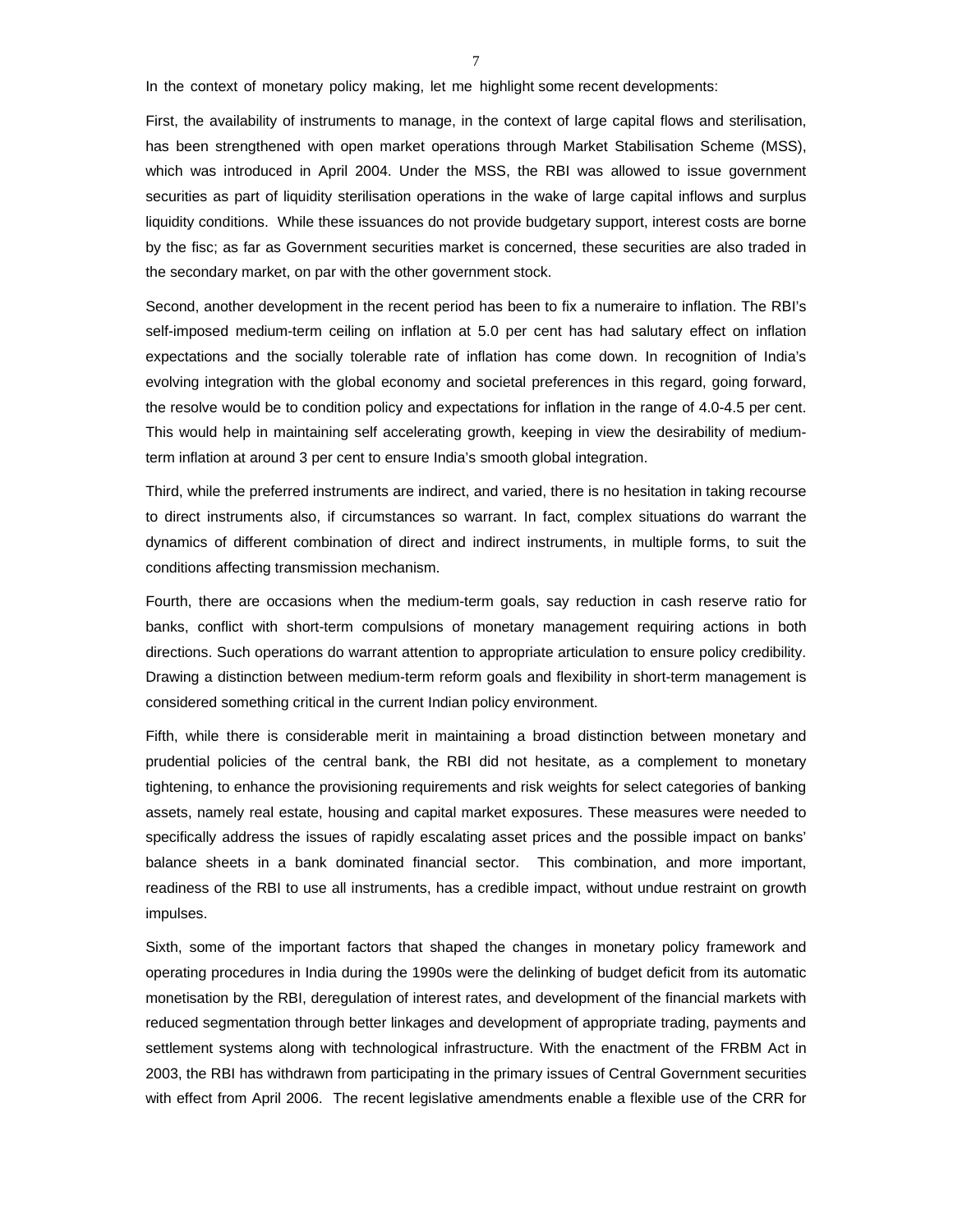monetary management, without being constrained by a statutory floor or ceiling on the level of the CRR. The amendments also removed the statutory floor of 25 per cent on the Statutory Liquidity Ratio (SLR) – which would further improve the scope for flexible liquidity management by the RBI.

# **IV. Major Issues in Analytics of Monetary Policies**

Let me now discuss some major issues in the analytics of monetary policy in India. It is generally recognised that monetary policy framework, to be efficient and effective requires a reasonable assessment of potential output, a measure of unemployment, and above all a convincing measure of inflation. Monetary authorities are acutely aware of inherent and growing difficulties in regard to all these three but in India, perhaps the problems are less than fully appreciated.

First, the measurement of potential output, a key prerequisite for forward looking monetary policy, is generally difficult and more so in an increasingly globalising economies like India. Recent studies have shown that the measurement of potential output is extremely sensitive to the choice of methodology. In respect of India, empirical exercises have projected potential output in India in the range of 6 to 8 per cent, based on alternative approaches (Ranjan *et al*, 2007). Besides the wide range of estimates, which in itself is indicative of the uncertainties surrounding potential output, it needs to be noted that these estimates do not fully factor-in fast and significant structural changes of the more recent period which are expected to have a positive impact on potential output. Similarly, reliable estimates of inventories, unit labour costs, coefficient of capacity utilisation and the like, which can serve as proximate determinants of potential output, are not readily available. Thus, what would appear in standard analysis as an elegant formulation of the monetary policy operating rule is extremely difficult to estimate and fashion, in terms of policy formulation, in India.

Second, lack of an economy-wide measure of the rate of unemployment makes the conduct of monetary policy in India complex. While framing appropriate policy responses to trends in output and inflation, policymakers would like to make some assessment as to whether the economy is operating beyond or short of full employment. In the absence of comprehensive data on employment, any measure of the natural rate of unemployment (NRU) would be inadequate for policy formulation. Given that only a small part of the Indian labour force, say about ten per cent, is employed in the organised sector and the greater majority is in the unorganised sector, estimation of unemployment is rendered difficult. Moreover, even within the organised sector, the process of gradual outsourcing of jobs compounds the problem of measurement.

A third set of issues which represents a gap in monetary policy analysis and, therefore, a constraint on operational autonomy, is the assessment of inflationary pressures in the economy. In terms of commodity prices, the issue relates to the choice of price index and RBI has to depend on those which are readily available. In India, there are two sets of indices, *viz.*, wholesale price index (WPI) and consumer price indices (CPIs). The latter is based on occupational classification and category of residence (rural or urban). Four broad measures of CPIs are available at the national level to capture prices of a defined basket of goods and services consumed by a particular segment of the population : (i) CPI for Agricultural Labourers (CPI-AL); (ii) CPI for Rural Labourers (CPI-RL); (iii) CPI for Industrial Workers (CPI-IW); and (iv) CPI for Urban Non-Manual Employees (CPI-UNME). While these various measures of CPI do move together in the long run, significant variations are observed in the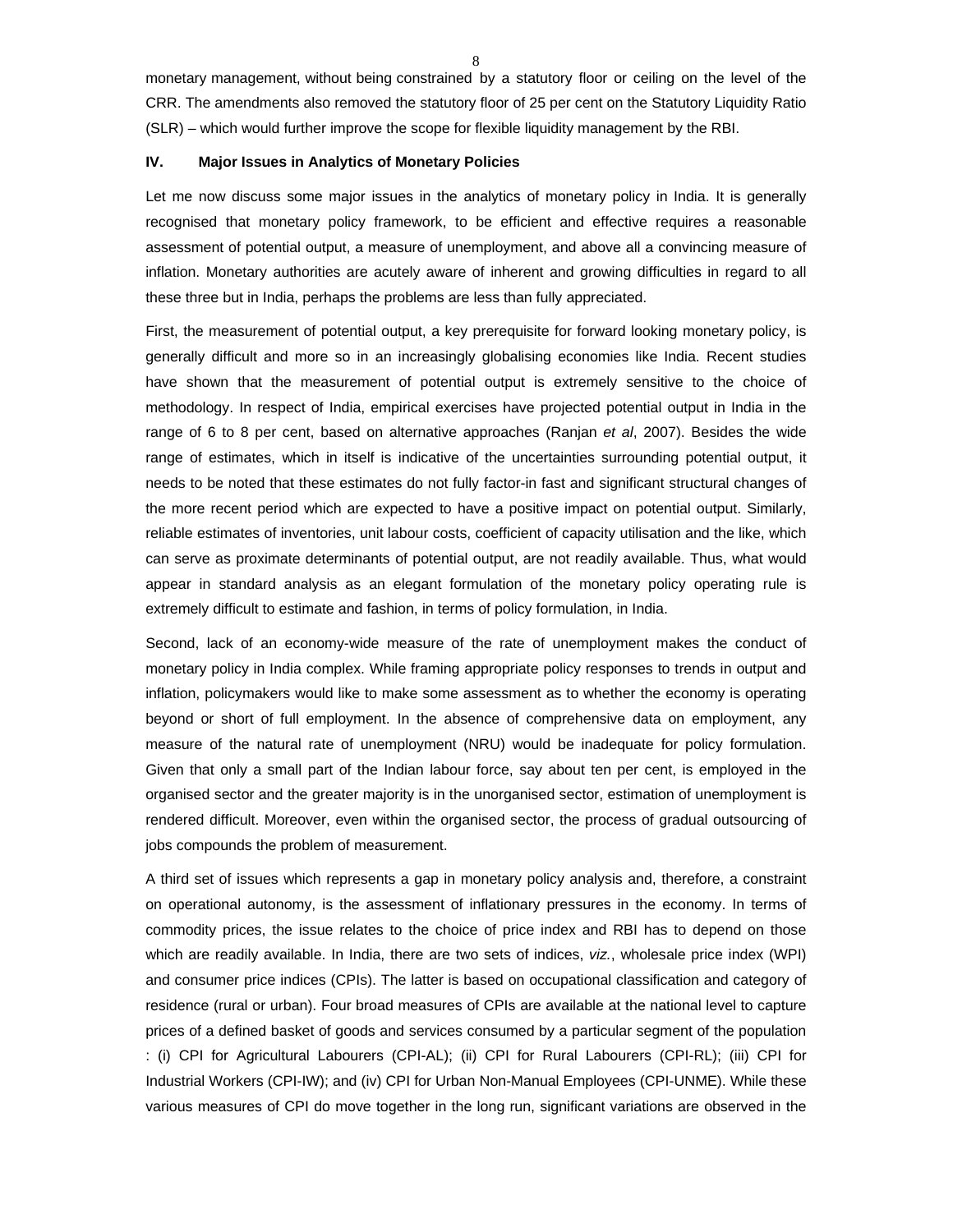short-run. Moreover, food and fuel items together, having a weight of 52.6 per cent in CP-IW, are prone to supply shocks, both domestic and global, which contribute to sudden spikes in the inflation rate. As a result, this renders the assessment of inflationary pressures difficult which, in turn, complicates the process of monetary policy formulation. The recommendation of the National Statistical Commission (NSC) regarding the importance of developing an appropriate index is relevant in this regard and, when implemented, may alleviate the situation. The NSC has recommended:

"As the current CPI series does not provide changes in the prices for the entire rural and urban population since they are designed to measure the changes in the prices of goods and services consumed by specific segments of the population, there is a need to compile the CPI separately for the entire rural and urban population. TAC on SPCL should give a methodology for compilation of CPI of rural and urban areas separately using quinquennial NSS Consumer Expenditure Survey Data for the preparation of the weighting diagram. TAC should also give a procedure for compiling a combined index based on these two indices. The existing system of price data collection should be suitably streamlined and augmented so as to provide price data for compilation of CPI for rural and urban areas."

### **V. Instruments and Transmission of Monetary Policy: Dynamics**

The instruments that the central bank uses in day-to-day implementation of monetary policy can be broadly classified into direct and indirect instruments. Typically, direct instruments include cash and/ or liquidity reserve ratios, directed credit and administered interest rates. The indirect instruments generally operate through price channel which cover repurchase (repos) and outright transactions in securities (open market operations), standing facilities (refinance) and market-based discount window. The RBI currently uses multiple instruments to ensure that appropriate liquidity is maintained in the system, consistent with the objective of price stability, so that all legitimate requirements of credit are met. Towards this end, the RBI pursues, *inter alia*, a policy of active management of liquidity through open market operations including liquidity adjustment facility (LAF), market stabilisation scheme and cash reserve ratio, and deploys the policy instruments at its disposal, flexibly, as warranted by the situation. Changes in fixed reverse repo/repo rates set by the RBI from time to time for the conduct of its LAF, under which the central bank conducts daily auctions for the banks, have emerged as the main instruments for interest rate signalling in the Indian economy. Institutional mechanisms have been evolved in parallel to improve transparency and communication of monetary policy.

Traditionally, four key channels of monetary policy transmission are identified, viz., interest rate, credit aggregates, asset prices and exchange rate channels. The interest rate channel emerges as the dominant transmission mechanism of monetary policy. Nevertheless, it is fair to regard the credit channel as running alongside the interest rate channel to produce monetary effects on real activity. Changes in interest rates by the monetary authorities also induce movements in asset prices, which generate wealth effects in terms of market valuations of financial assets and liabilities. With the increasing integration of the Indian economy with the global economy the significance of exchange rate channel has increased. In the recent period, a fifth channel – expectations – has assumed prominence in the conduct of forward-looking monetary policy in view of its influence on the traditional four channels.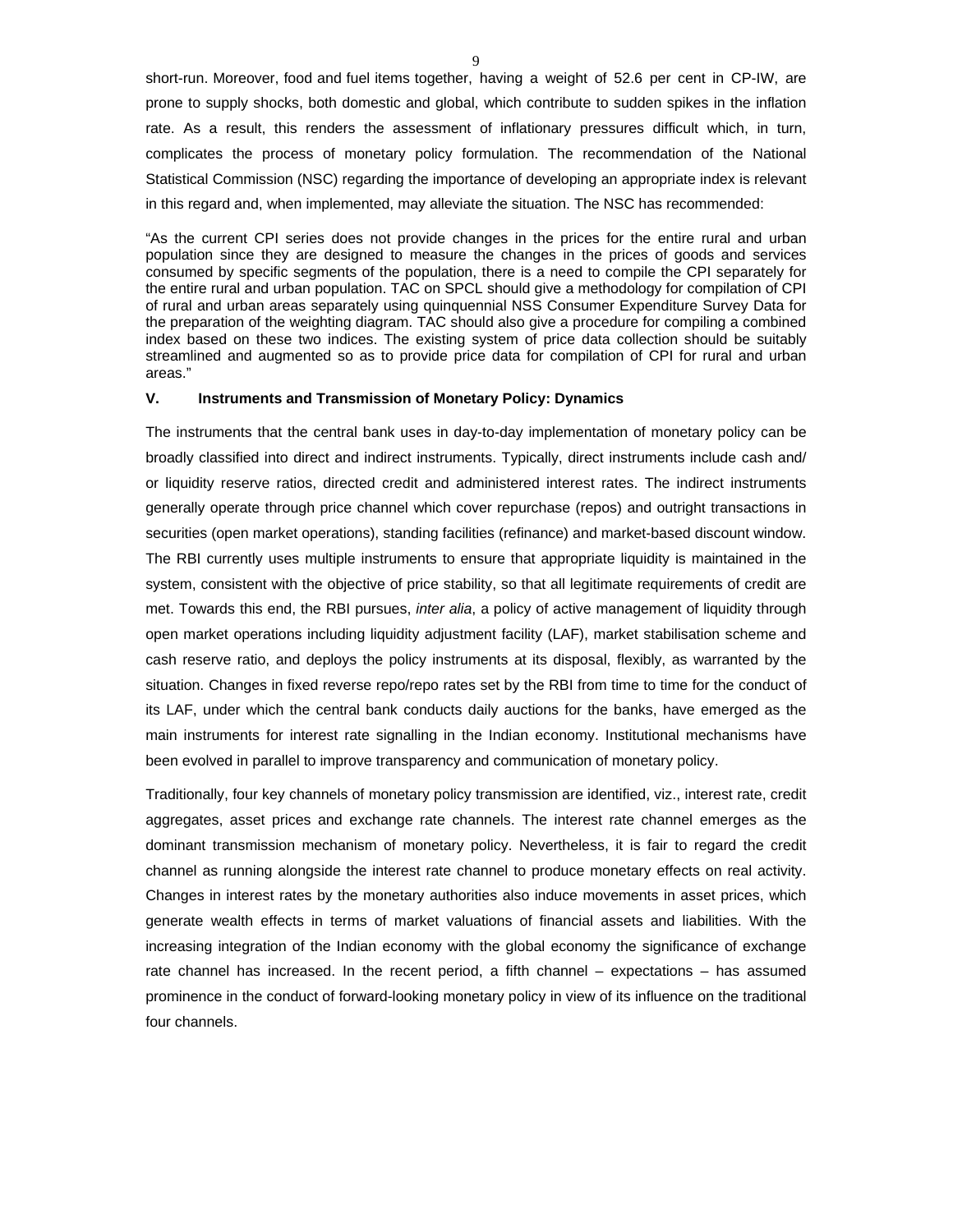In a market-oriented economy, policy signals are transmitted through an integrated and efficient money, government securities and foreign exchange markets combined with a robust payments and settlement system. The RBI has therefore, been engaged in developing, widening and deepening of various markets and institutions. Development of these markets has been done in a calibrated, sequenced and careful manner such that these developments are in step with those in other markets in the real sector. The sequencing has also been informed by the need to develop market infrastructure, technology and capabilities of market participants and financial institutions in a consistent manner.

A wide range of regulatory and institutional reforms were introduced in a planned manner over a period to improve the efficiency of financial markets. These included development of market micro structure, removal of structural bottlenecks, introduction / diversification of new players / instruments, free pricing of financial assets, relaxation of quantitative restrictions, better regulatory systems, introduction of new technology, improvement in trading infrastructure, clearing and settlement practices and greater transparency. Prudential norms were introduced early in the reform phase, followed by interest rate deregulation and gradual lowering of statutory pre-emptions. These policies were supplemented by strengthening of institutions, encouraging good market practices, rationalised tax structures and enabling legislative and accounting framework.

Going forward, a judicious mix of appropriate policy, strong macro economy and a sound and resilient financial system would be necessary as the Indian economy moves up in the ladder from an emerging market economy towards a more mature economy. As development of financial markets is an ongoing process, initiatives to further deepen and widen the various segments of financial markets would have to be continuously pursued. As the economy ascends a higher growth path, with greater opening up and financial integration with the rest of the world, the financial sector development in all its aspects will need further scaling up along with corresponding measures to continue regulatory modernisation and strengthening. Since the overall objective of maintaining price stability in the context of economic growth and financial stability will remain, the effort will be to harmonise the deregulation and liberalisation of financial markets with the domestic developments in real as well as fiscal sectors and global developments in international financial architecture. The medium-term framework is to keep developing the financial markets, preserving the integrity of financial markets and thereby, improving the transmission of monetary policy impulses.

## **VI. Constraints on Conduct of Monetary Policy**

The reform period in India is characterised by gradual but impressive improvements in effectiveness of monetary policy. High growth along with price and financial stability has been maintained while improving the sophistication and effectiveness of monetary policy. There have been three important constraints on conduct of monetary policy even within the existing legal framework but these are being gradually overcome.

First, the fiscal dominance which, no doubt, is getting reduced, impedes the efficient conduct of monetary policy. Progress in this regard is conducive to improved monetary management.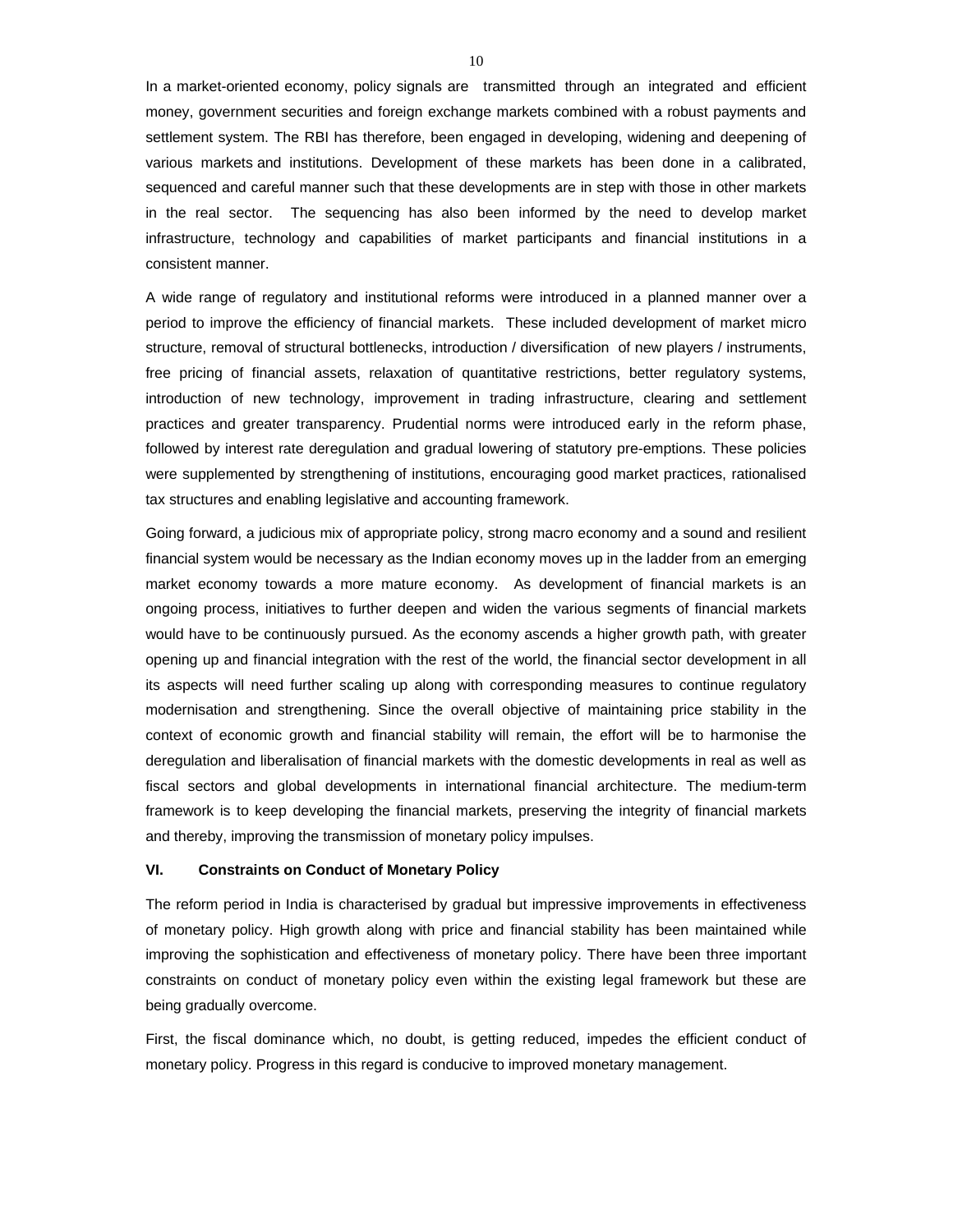Second, the predominance of publicly-owned financial intermediaries as well as non-financial public enterprises has created a blurring of the demarcation between funding of and by the Government *vis-à-vis* public sector as a whole. The joint family approach to public sector still persists to a significant extent.

Third, despite significant progress, the maturation of financial markets is yet incomplete which also reduces, at least partly, the effectiveness of monetary policy instruments.

It is essential to recognise that there has been considerable alleviation on all fronts. Fiscal deficits are being progressively reduced though the total public debt as a proportion of GDP is still high by global standards. Share of wholly publicly owned financial intermediaries is reduced though share of institutions with public sector character remains high. The financial markets especially money, forex, government securities and equity markets, are noticeably well developed now. There is scope for further improvements in reform of financial markets but the progress in this regard is linked to improvement in fiscal management and the dominant public sector in financial intermediation especially their governance and risk management skills.

With progressive deregulation and development of financial markets, available empirical evidence suggests some improvement in the pass-through from policy rates to lending and deposit rates. Interest rates are emerging as a more potent instrument of monetary policy than before. In this context, however, the continued existence of administered interest rates distorts the interest rates structure and blunts its efficacy in monetary policy transmission. Currently, several of administered interest rates are prescribed over a range of deposit and lending activity, roughly accounting for a third of overall banking business in India. While bank term deposit rates stand deregulated, small savings and provident funds continue to be administered, thereby imparting a degree of rigidity to the interest rate structure. In recent times, there has been some tendency to widen the net of administered interest rates to cover bank loans for agriculture. While such a tendency may not be an unlikely outcome, given the predominance of publicly-owned financial intermediaries, it needs to be recognised that the current system of pricing of bank loans appears less than satisfactory. There is a public perception that banks' risk assessment and risk management processes are less than appropriate and sub-optimal and that there is under pricing of credit for corporates, while there could be overpricing of lending to agriculture and the small scale industries. In addition to formal prescription of interest rates, public sector banks which account for over seventy per cent of banking assets in a bank-dominated economy are called upon by the majority shareholder to discharge social obligations to reflect public policy priorities, through continuous interaction and periodical reviews with chief executives.

In a way, moral suasion, the traditionally potent weapon with a central bank may, on occasions, be exercised by the government to sub-serve public policy, broadly defined. While the initiatives in the public sector, in some cases, add to the effectiveness of monetary policy intent, they could operate in the opposite direction also, especially when the perceptions and relative weights accorded to credit expansion, price stability and financial stability by the government and RBI significantly differ. In a financial system, where banks play a dominant role in non-banking activities also, the transmission of monetary policy through both credit and monetary channels is also impacted in this environment.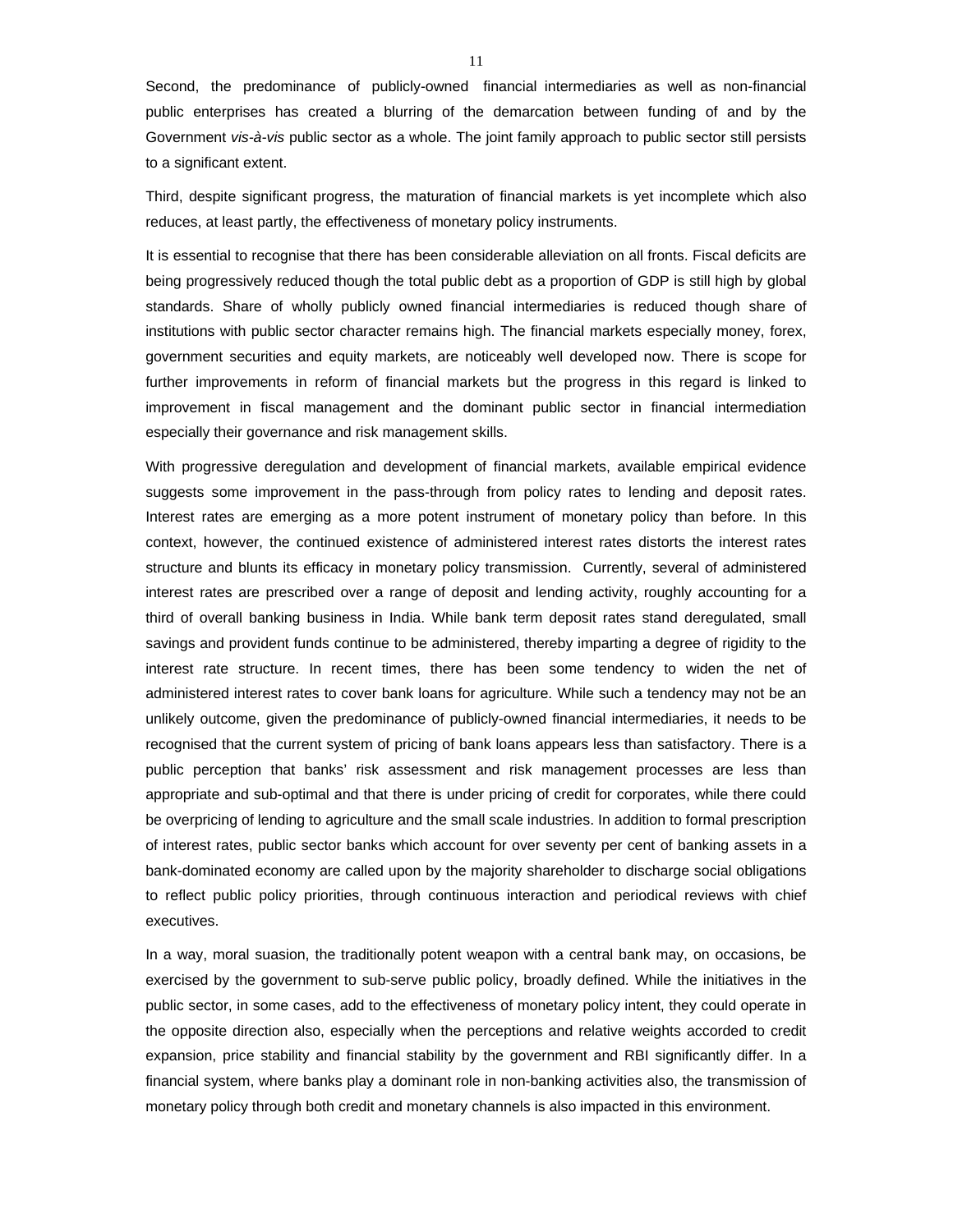In brief, the operation of monetary policy in India has to be oriented around the predominantly public sector ownership of the banking system. This plays a critical role not only in the transmission of monetary policy signals but also in other public policy considerations which may overlap or even dominate monetary policy objectives.

### **VII. Concluding Remarks**

 To conclude, the role of RBI has been redefined through gradual evolution and adaptation, along with some statutory changes, and not through any radical restructuring. Further, while assessing the autonomy of the RBI, one should recognise that RBI is not a pure monetary authority but is responsible for several other functions also, as a central bank. The developments in the recent past lead one to the conclusion that, *de facto,* there has been enhancement of the autonomy of the RBI.

 As regards monetary policy framework, the objectives remained the same but the framework has been changed from time to time in a gradual fashion in response to the evolving circumstances. Contextually, there are three important issues in the conduct of monetary policy viz., the assessment of potential output, the measurement of unemployment and appropriate measure of inflation.

 While the policy tries to cope with these issues, a combination of instruments is necessarily used in a flexible manner to meet these complexities. Every effort has been made to improve the transmission channels especially through the financial markets, and through regulatory and institutional reforms. In addition, there are some constraints in the conduct of monetary policy, in particular, the fiscal impact, predominant public ownership, prevalence of administered interest rate, etc. While these challenges and dilemmas persist in the Indian context, every effort is made by the RBI to meet the broader objectives set forth, from time to time.

Let me conclude by thanking Professor Vyas for giving me this opportunity to be with you. I enjoyed being here despite the onset of uncertainties in my travel back to Mumbai due to disruptions caused by the monsoon conditions in Mumbai.

### **Thank You.**